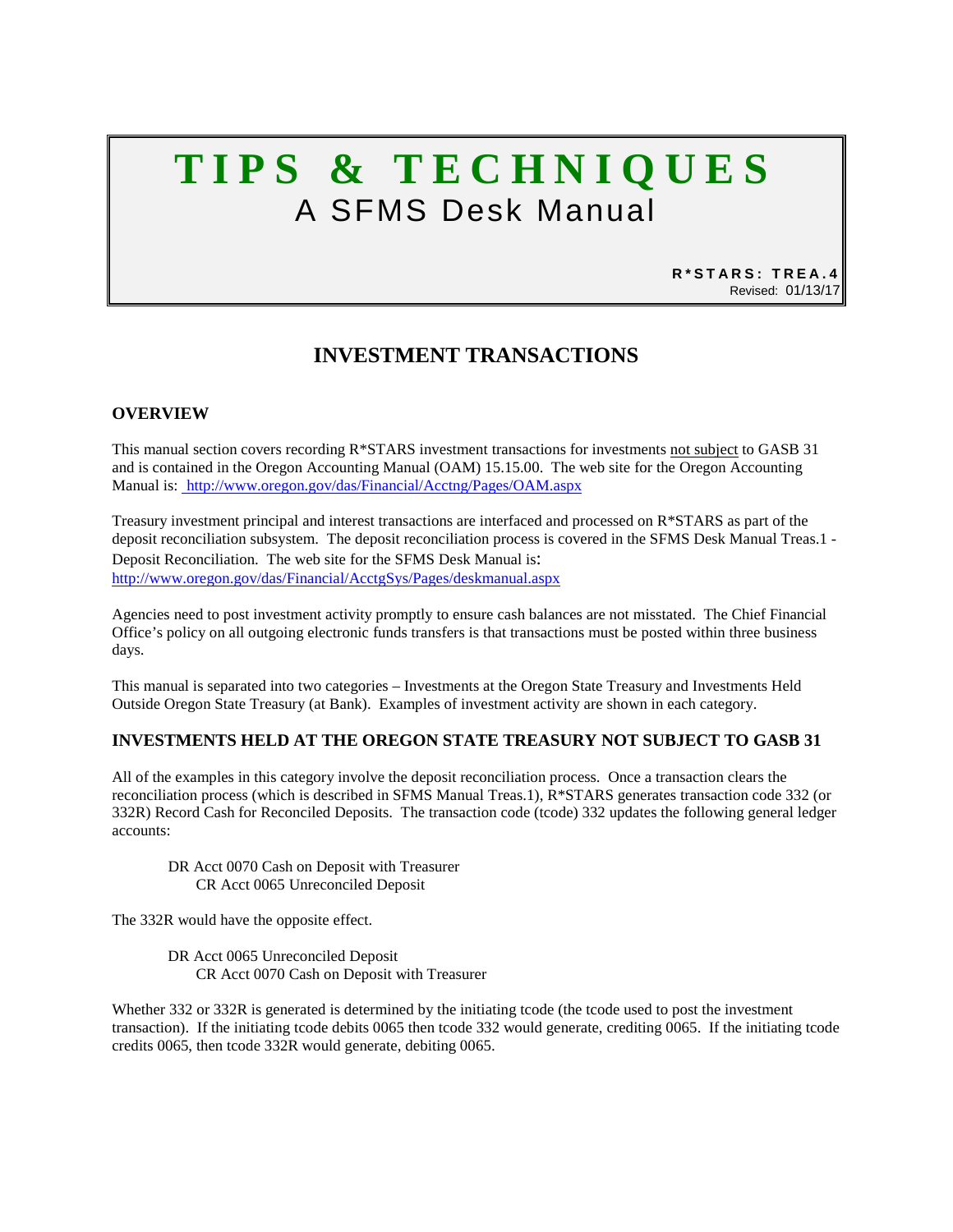#### **Example #1 Record Investment Purchased With A Premium**

An agency with investments held at Treasury purchased an investment of \$1,000 par value with a premium of \$50. Accrued purchased interest on the investment was \$25. The total cash disbursed was \$1,075. The agency will need to record the following transaction codes:

Transaction code 140R - Receipt of Investment - or Mass Transit

| DR Acct 0240 Investments-Designated    | \$1000 |        |
|----------------------------------------|--------|--------|
| Or DR Acct 0929 Investments-Noncurrent |        |        |
| DR Acct 0261 Premium on Investments    | \$50   |        |
| CR Acct 0065 Unreconciled Deposit      |        | \$1050 |

*Explanation: Record investment purchase (Par) and investment premium.*

Transaction code 183R - Recognize Accrued Interest Purch Rec'd

| DR Acct 0580 Accrued Interest Purchased | \$25 |      |
|-----------------------------------------|------|------|
| CR Acct 0065 Unreconciled Deposit       |      | \$25 |

*Explanation: Record accrued purchased interest.*

#### *Example #2* **Record Investment Purchased With A Discount**

An agency with investments held at Treasury purchases an investment for \$2,000 par value with a discount of \$100. Accrued purchased interest on the investment was \$25. The total cash disbursed was \$1,925. The agency will need to record the following transaction codes:

Transaction code 140R - Receipt of Investment - or Mass Transit

| DR Acct 0240 Investments-Designated    | \$2000 |        |
|----------------------------------------|--------|--------|
| Or DR Acct 0929 Investments-Noncurrent |        |        |
| CR Acct 0065 Unreconciled Deposit      |        | \$1900 |
| CR Acct 0281 Discount on Investments   |        | \$100  |

*Explanation: Record investment purchase (Par) and investment discount.*

Transaction Code 183R – Recognize Accrued Interest Purch Rec'd

| DR Acct 0580 Accrued Interest Purchased | \$25 |      |
|-----------------------------------------|------|------|
| CR Acct 0065 Unreconciled Deposit       |      | \$25 |

*Explanation: Record accrued purchased interest.*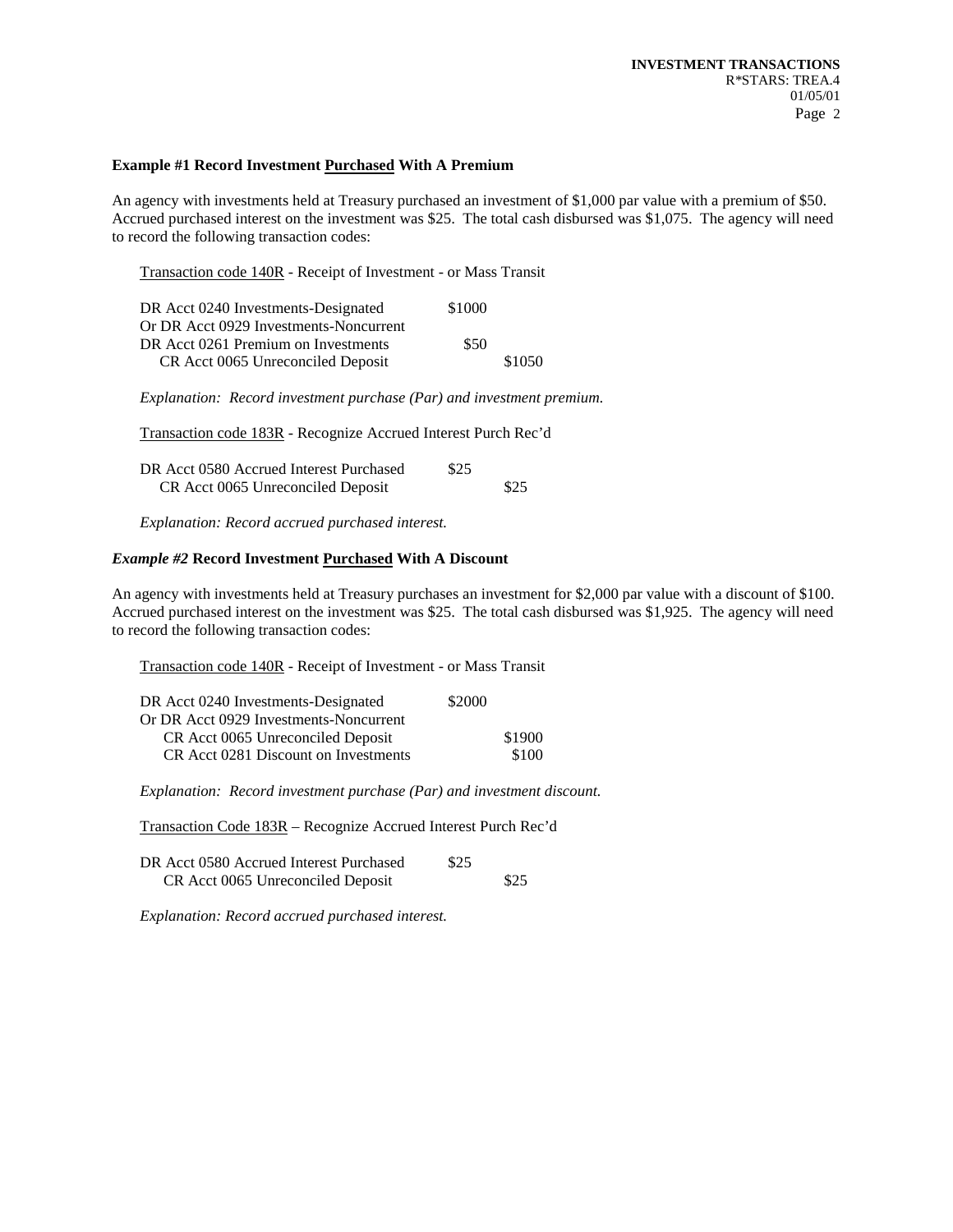#### *Example #3* **Record Investment Sold With A Premium, At A Loss**

An agency with investments held at Treasury sells an investment for \$990 with par value of \$1,000; unamortized premium of \$50, creating a loss of \$60. The sale occurs on the first of the month so amortization to the sale date is not required. The total cash received was \$990. The agency will need to record the following transaction codes:

Transaction code 140 - Receipt of Investment - or Mass Transit

| DR Acct 0065 Unreconciled Deposit      | \$1050 |        |
|----------------------------------------|--------|--------|
| CR Acct 0240 Investments-Designated    |        | \$1000 |
| Or CR Acct 0929 Investments-Noncurrent |        |        |
| CR Acct 0261 Premium on Investments    |        | \$50   |

*Explanation: Record sale of investment (Par) with investment premium.*

Transaction code 190R - Receipt of Revenue Not Accrued (COBJ 2340 Gain (Loss) On Sale Of Investment)

| DR Acct 3100 Revenue Control-Cash | \$60 |      |
|-----------------------------------|------|------|
| CR Acct 0065 Unreconciled Deposit |      | \$60 |

*Explanation: Record the loss on the sale of the investment, using COBJ 2340.*

#### *Example #4* **Record Investment Sold With A Discount, At A Gain**

An agency with investments held at Treasury sells an investment for \$2,125 with par value of \$2,000; unamortized discount of \$75, creating a gain of \$200. The sale occurs on the first of the month so amortization to the sale date is not required. The total cash received was \$2,125. The agency will need to record the following transaction codes:

Transaction code 140 - Receipt of Investment - or Mass Transit

| DR Acct 0065 Unreconciled Deposit      | \$1925 |        |
|----------------------------------------|--------|--------|
| DR Acct 0281 Discount on Investments   | \$75   |        |
| CR Acct 0240 Investments-Designated    |        | \$2000 |
| Or CR Acct 0929 Investments-Noncurrent |        |        |

*Explanation: Record sale of investment (Par) with investment discount.*

Transaction code 190 - Receipt of Revenue Not Accrued (COBJ 2340 Gain (Loss) On Sale Of Investment)

| DR Acct 0065 Unreconciled Deposit | \$200 |       |
|-----------------------------------|-------|-------|
| CR Acct 3100 Revenue Control-Cash |       | \$200 |

*Explanation: Record the gain on the sale of the investment, using COBJ 2340.*

#### *Example #5* **Record Interest Income On Investments**

During the month, Treasury will interface interest income through the deposit reconciliation subsystem. Agencies can use transaction codes 182 or 190 for the investment income. For those investments originally purchased with accrued interest, transaction code 183 will need to be posted to recognize that not all of the interest received is revenue.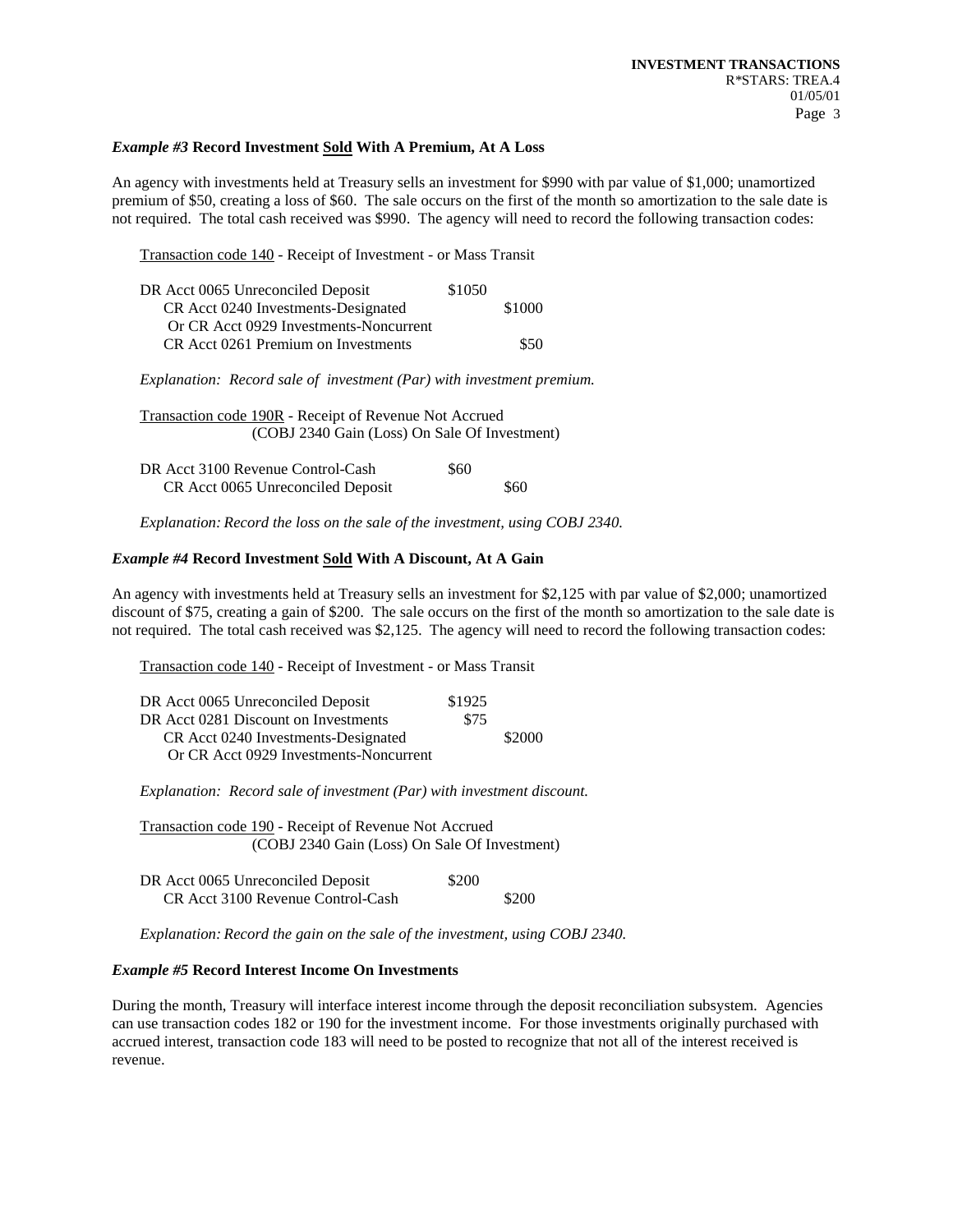An agency with investments held at Treasury receives interest income from investments of \$100. The interest income includes \$25 of accrued purchased interest. The agency will need to record the following transaction codes:

|           | <b>Transaction code 182 - Recognize Interest Dist. from Treasury</b>                    |      |      |
|-----------|-----------------------------------------------------------------------------------------|------|------|
|           | (COBJ 0810 Income From Investments-Treasury)                                            |      |      |
| <u>Or</u> | Transaction code 190 - Receipt of Revenue Not Accrued                                   |      |      |
|           | DR Acct 0065 Unreconciled Deposit<br>CR Acct 3100 Revenue Control-Cash                  | \$75 | \$75 |
|           | Explanation: Record interest income net of accrued purchased interest, using COBJ 0810. |      |      |
|           | Transaction code 183 - Recognized Accrued Interest Purch Rec'd                          |      |      |

DR Acct 0065 Unreconciled Deposit \$25 CR Acct 0580 Accrued Interest Purchased \$25

*Explanation: Record reduction to original accrued interest purchased.*

# *Example #6* **Monthly Transactions (Amortization of Premium and Discount, Recording Treasury Fees)**

a. An agency with investments held at Treasury amortizes \$10 of premium.

Transaction code 487R - Amort Investment Prem/Disc/Adj Val Acct FV (COBJ 2345 Amortization Of Investment Premium)

| DR Acct 3200 GAAP Revenue Offset    | \$10 |      |
|-------------------------------------|------|------|
| CR Acct 0261 Premium On Investments |      | \$10 |

b. An agency with investments held at Treasury amortizes \$25 of discount.

Transaction code 487 - Amort Investment Prem/Disc/Adj Val Acct FV (COBJ 2346 Amortization Of Investment Discount)

| DR Acct 0281 Discount On Investments | \$25 |      |
|--------------------------------------|------|------|
| CR Acct 3200 GAAP Revenue Offset     |      | \$25 |

c. An agency with investments held at State Treasury records Treasury charges of \$30.

Transaction code 167R - Recog Outgoing ACH/Wire Transfr/Tres Fee (COBJ 4600 State Government Service Charges) (Or other applicable Comptroller Object)

DR Acct 3500 Expenditure Control-Cash \$30 CR Acct 0065 Unreconciled Deposit \$30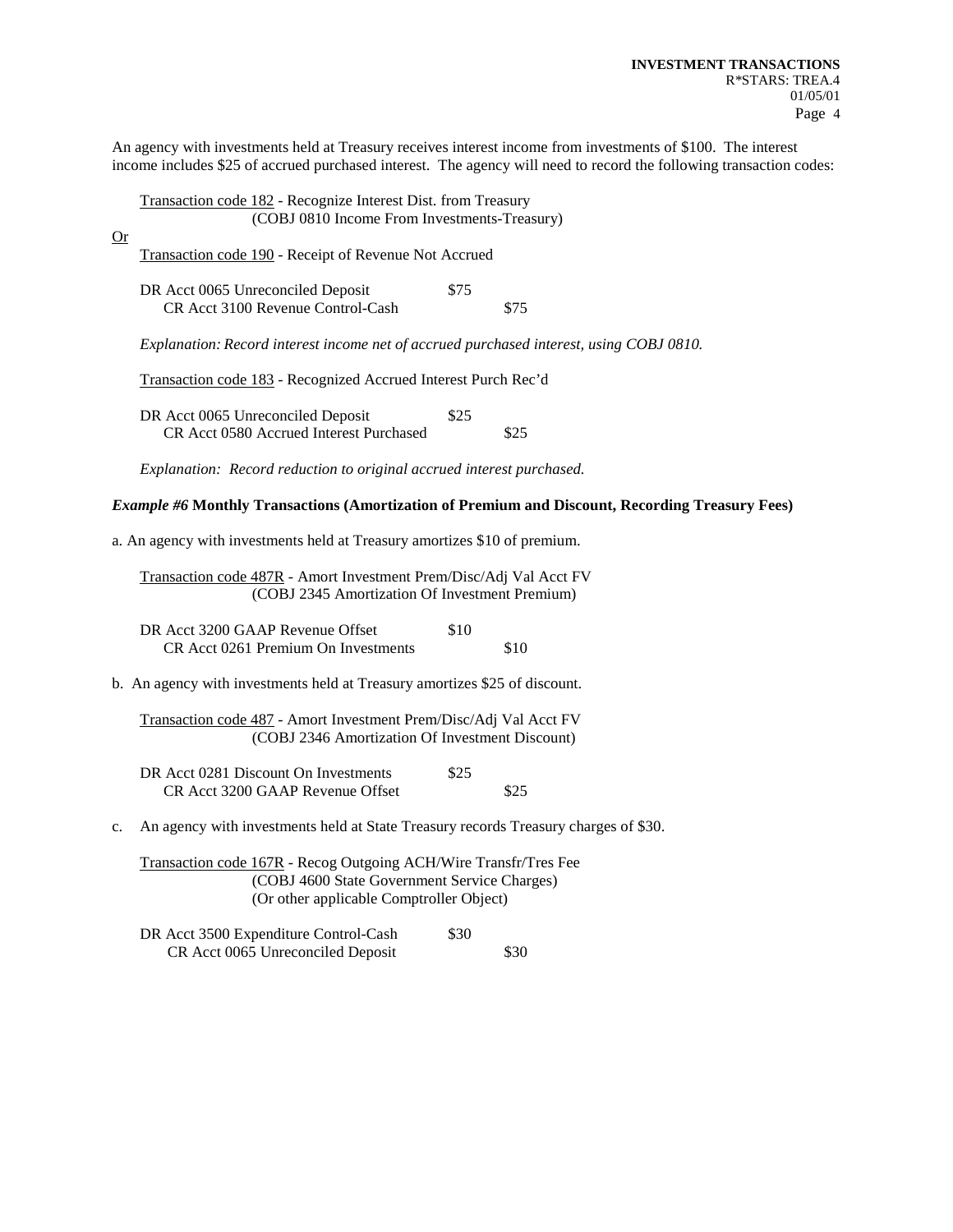# **INVESTMENTS HELD OUTSIDE OREGON STATE TREASURY (AT BANK) NOT COVERED BY GASB 31**

#### *Example #7* **Record Investment Purchased With A Premium**

An agency with investments at bank purchases an investment for \$3,000 par value with a premium of \$30. Accrued purchased interest on the investment was \$10. The total cash in bank disbursed was \$3,040. The agency will need to record the following transaction code:

Transaction code 490 – Investments With Cash In Bank

| \$3000 |        |
|--------|--------|
|        |        |
| \$30   |        |
| \$10   |        |
|        | \$3040 |
|        |        |

*Explanation: Record investment purchase (Par), investment premium and accrued interest purchased.*

# *Example #8* **Record Investment Purchased With A Discount**

An agency with investments at bank purchases an investment for \$4,000 par value with a discount of \$80. Accrued purchased interest on the investment was \$20. The total cash in bank disbursed was \$3,940. The agency will need to record the following transaction code:

Transaction code 490 – Investments With Cash In Bank

| DR Acct 0250 Investments-Other          | \$4000 |        |
|-----------------------------------------|--------|--------|
| Or DR Acct 0929 Investments-Noncurrent  |        |        |
| DR Acct 0580 Accrued Interest Purchased | \$20   |        |
| CR Acct 0077 Cash - In Bank             |        | \$3940 |
| CR Acct 0281 Discount On Investments    |        | \$80   |

*Explanation: Record investment purchase (Par), investment discount and accrued interest purchased.*

### *Example #9* **Record Investment Sold With A Premium, At A Gain**

An agency with investments at bank sells an investment with par value of \$3,000 and unamortized premium of \$30, and a gain of \$60. The total cash in bank received was \$3,090. The agency will need to record the following transaction codes:

Transaction code 490R - Investments With Cash In Bank

| DR Acct 0077 Cash - In Bank            | \$3030 |        |
|----------------------------------------|--------|--------|
| CR Acct 0250 Investments-Other         |        | \$3000 |
| Or CR Acct 0929 Investments-Noncurrent |        |        |
| CR Acct 0261 Premium On Investments    |        | \$30   |

*Explanation: Record sale of investment (Par), with investment premium.*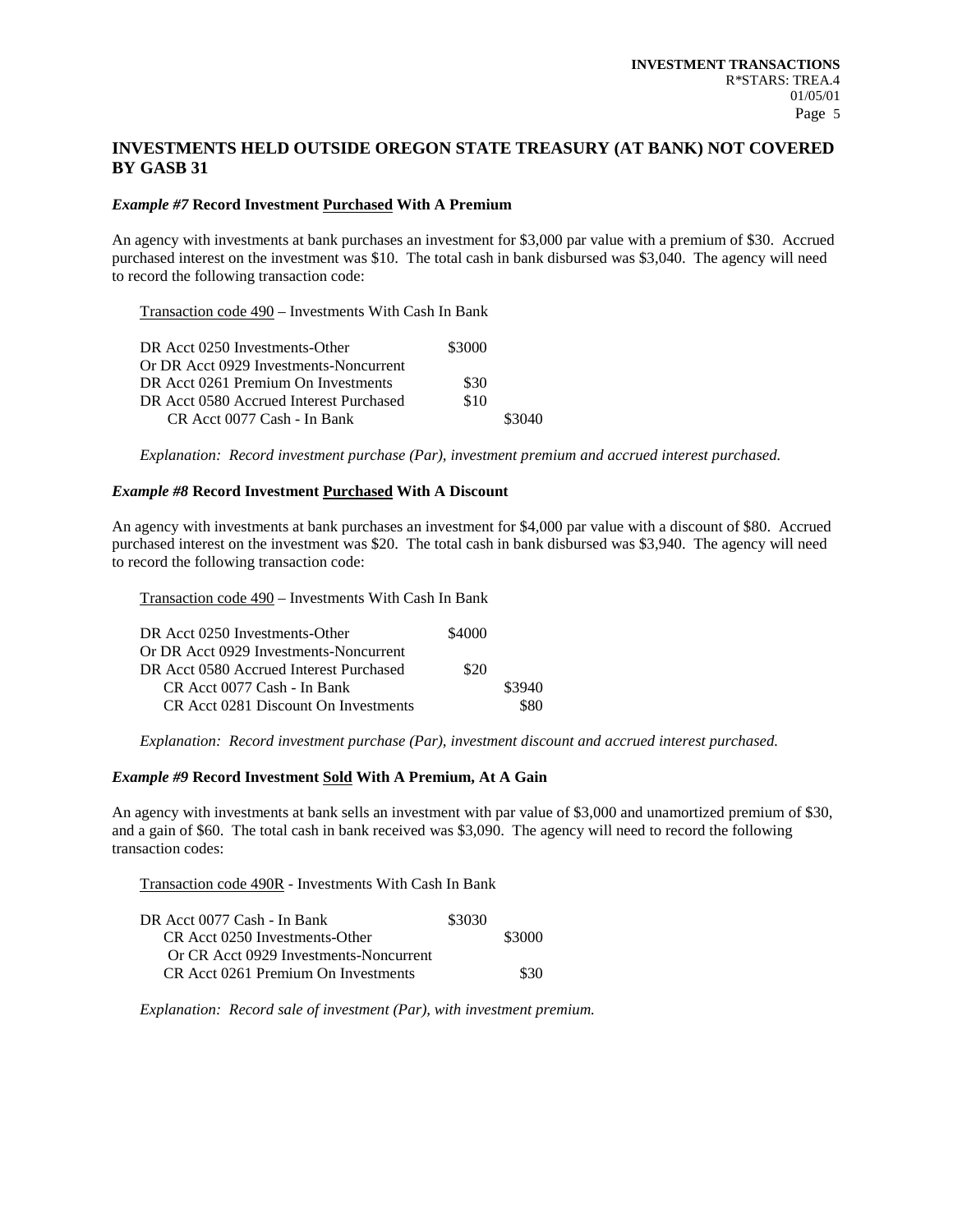|  | Transaction code 481 - Recognize Investment Rev/Sale Cash Bank |
|--|----------------------------------------------------------------|
|  | (COBJ 2340 Gain (Loss) On Sale Of Investment)                  |

| DR Acct 0077 Cash - In Bank       | \$60 |      |
|-----------------------------------|------|------|
| CR Acct 3100 Revenue Control-Cash |      | \$60 |

*Explanation: Record the gain on the sale of the investment, using COBJ 2340.*

# *Example #10* **Record Investment Sold With A Discount, At A Loss**

An agency with investment at bank sells an investment with par value of \$4,000 and unamortized discount of \$80, and a loss of \$150. The total cash in bank received was \$3,770. The agency will need to record the following transaction codes:

Transaction code 490R - Investments With Cash In Bank

| DR Acct 0077 Cash - In Bank            | \$3920 |        |
|----------------------------------------|--------|--------|
| DR Acct 0281 Discount On Investments   | \$80   |        |
| CR Acct 0250 Investments-Other         |        | \$4000 |
| Or CR Acct 0929 Investments-Noncurrent |        |        |

*Explanation: Record sale of investment (Par), with investment premium.*

| Transaction code 481R - Recognize Investment Rev/Sale Cash Bank |
|-----------------------------------------------------------------|
| (COBJ 2340 Gain (Loss) On Sale Of Investment)                   |

| DR Acct 3100 Revenue Control-Cash | \$150 |       |
|-----------------------------------|-------|-------|
| CR Acct 0077 Cash - In Bank       |       | \$150 |

*Explanation: Record the loss on the sale of the investment, using COBJ 2340.*

#### *Example #11* **Record Interest Income On Investments**

An agency with investments at bank receives interest income from investments of \$100. The interest income includes \$25 of accrued purchased interest. The agency will need to record the following transaction codes:

Transaction code 481 - Recognize Investment Rev/Sale Cash Bank (COBJ 0800 Interest And Investments)

| DR Acct 0077 Cash - In Bank       | \$75 |      |
|-----------------------------------|------|------|
| CR Acct 3100 Revenue Control-Cash |      | \$75 |

*Explanation: Record interest income net of accrued purchased interest using COBJ 0800.*

Transaction Code 490R - Investments With Cash In Bank

| DR Acct 0077 Cash - In Bank             | \$25 |      |
|-----------------------------------------|------|------|
| CR Acct 0580 Accrued Interest Purchased |      | \$25 |

*Explanation: Record reduction to original accrued interest purchased.*